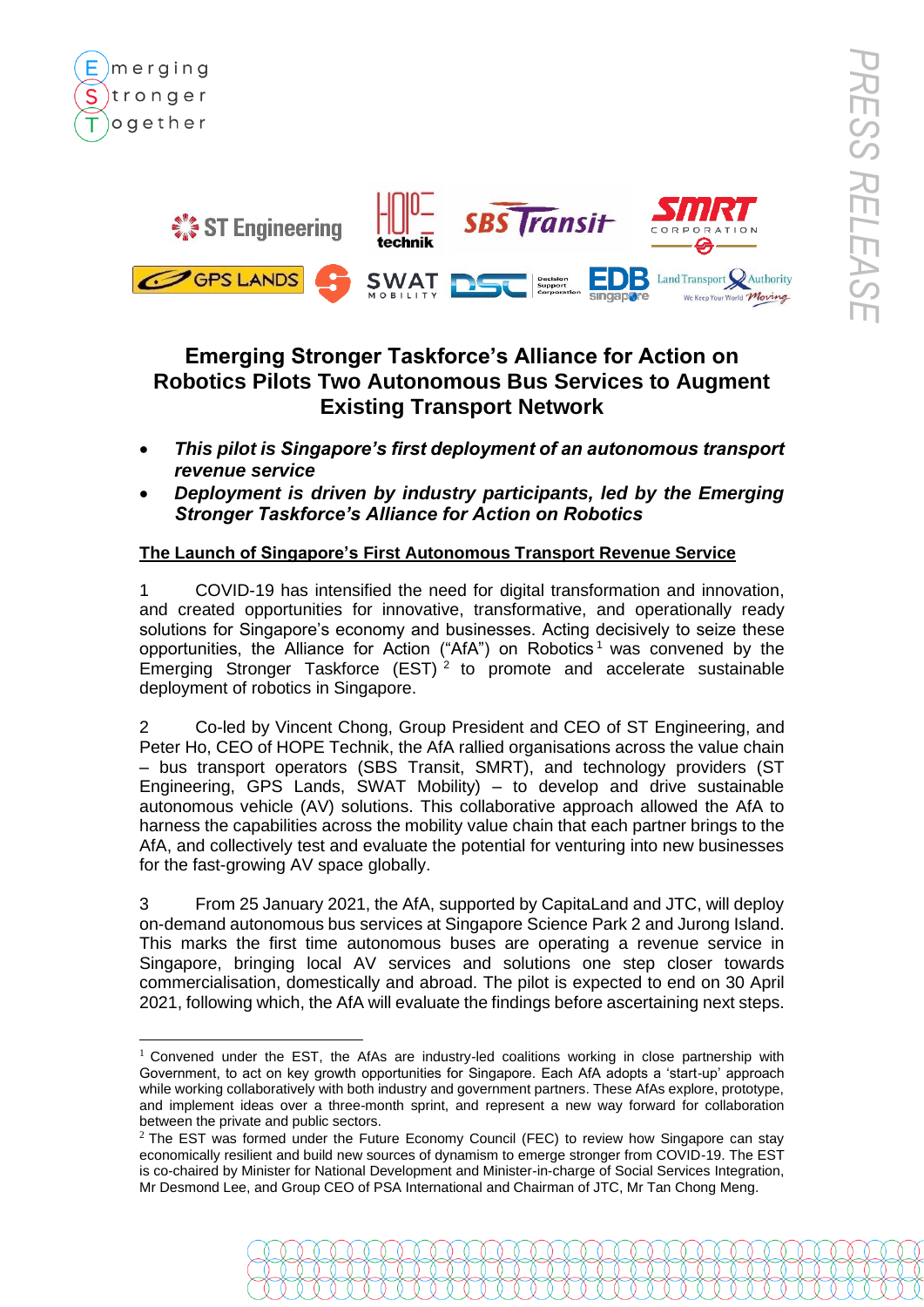

4 Through this pilot, the AfA aims to establish a track record which demonstrates services that meet commuters' need for safe, reliable, and efficient modes of transportation. In order to gain more data and insights that will be valuable to the development of future urban mobility services, the two routes differ in physical conditions, commuter and partner mix, service and vehicle type, as well as operation concepts. Please refer to Annexes B and C for more details of the routes.

5 Facilitated by the Singapore Economic Development Board (EDB) and the Land Transport Authority (LTA), the pilot will enable the partners to further develop and refine their capabilities, expertise, and service delivery, thus strengthening the local AV ecosystem. This is in line with the AfA's vision of developing global champions in robotics, and to position Singapore as a leading global operator and provider of endto-end systems for autonomous transport in cities which are looking to implement sustainable, urban transport solutions. The AfA has, in parallel, also been working with the trade unions to create relevant training and upskilling pathways for bus captains who will then be able to take on better jobs, such as managing commuter experience and overseeing the autonomous bus management system.

6 "We are happy that Singapore companies across different industries are stepping forward together to deliver an innovative and pioneering pilot in autonomous bus services, one that solves real unmet demand in the piloted locales," notes Mr Tan Chong Meng, Co-Chair of the EST, and Chairman, JTC Corporation. "With the support of bus transport operators, transport workers like bus captains have acquired new skills and provided valuable input to the project. As confidence is built, further deployments can be hosted in JTC's estates across Singapore to foster more collaboration opportunities, strengthen the ecosystem, and speed up the move towards autonomous mobility."

7 "The AfA aims to operationalise autonomous transport successfully by creating strong and complementary partnerships that leverage the domain expertise of the partners," says Mr Vincent Chong. "It is heartening to see the collaboration of large local enterprises including local bus transport operators, SMEs, and start-ups to form one business ecosystem to develop the autonomous transport industry in Singapore. Collectively, we will offer more sustainable, integrated public transport services, and build a track record that will position us well for overseas markets."

8 "The AfA not only supports the Smart Nation initiatives but will also build up Singapore's reputation as a leading global operator and provider of end-to-end systems for autonomous transport for cities looking to implement sustainable, urban transport solutions. We also fulfill our passion of improving lives through robotics and autonomous technology," says Mr Peter Ho.

9 "LTA has been working with our industry partners to deepen Singapore's expertise in AVs and enable their safe deployment on our public roads. The AfA's limited deployments of AV bus services with onboard safety drivers at Singapore Science Park 2 and Jurong Island are another key step in building up local capabilities in this emerging field," notes Mr Ng Lang, CEO, LTA.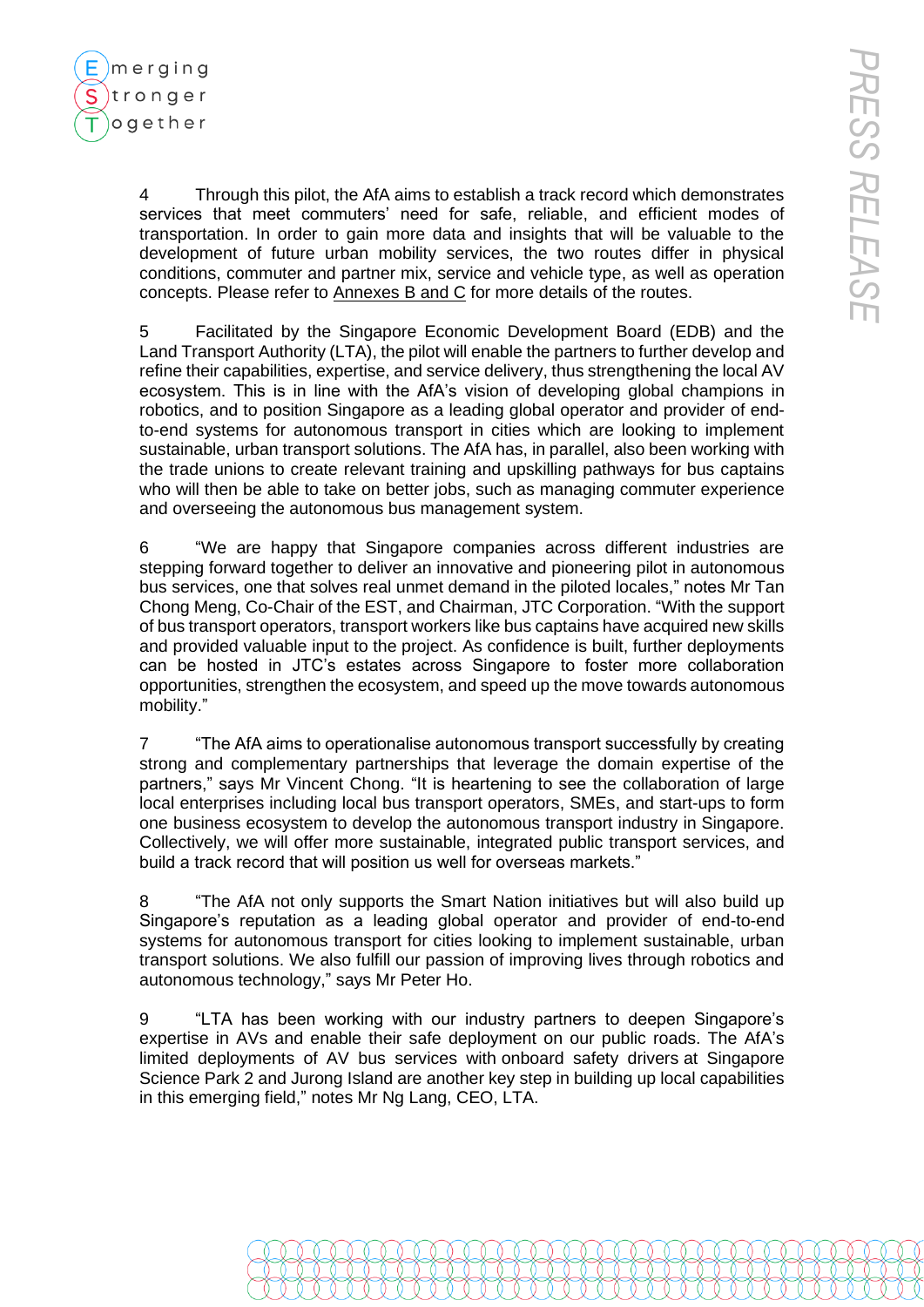merging tronger ogether

> 10 "Over the last few years, the National Transport Workers' Union (NTWU) has been working closely with LTA and our industry partners to prepare transport workers for the introduction of AV technology into the transport systems. When AV was first introduced in Singapore, our union leaders and workers were worried about their jobs and livelihoods. Through many visits to trial sites, our union leaders have also seen for themselves how the technology will help uplift the sector as a whole, which will lead to better work prospects for our workers," says Mr Melvin Yong, Executive Secretary, NTWU. "To help our transport workers familiarise themselves with AV, the union pushed for experienced bus captains to be deployed as AV operators for the various trials. I'm glad that our bus captains have given positive feedback on their AV experiences thus far. The union will continue to work with our tripartite partners to educate our transport workers on AV technology, encourage and facilitate upskilling so as to enable them to take on new roles when we eventually move to an autonomous environment."

## **Ongoing Efforts for AV Development in Singapore**

11 Singapore has been facilitating various on-road AV trials since 2015. This pilot comes after the successful public trial on Sentosa which ST Engineering conducted in partnership with the Ministry of Transport and Sentosa Development Corporation in 2019. It ran consistently over three months without any incidents and ferried about 6,000 members of the public free of charge, nearly all of whom gave high satisfaction scores.

12 In 2017, the *Singapore Autonomous Vehicles Consortium* was launched to facilitate and strengthen collaboration between the AV industry and the Government to further accelerate the development, application and adoption of AV technologies in Singapore. The consortium comprises ST Engineering and educational and research institutes including A\*STAR's Institute for Infocomm Research, National University of Singapore (NUS)'s Faculty of Engineering, Singapore University of Technology & Design (SUTD), Nanyang Technological University (NTU) through the ST Engineering-NTU Corporate Lab.

#### **MINISTRY OF TRADE AND INDUSTRY 25 JANUARY 2021**

**Annex A – Quotes from Members of the AV Ecosystem Annex B – Route Information of AV Deployment at Singapore Science Park 2 Annex C – Route Information of AV Deployment at Jurong Island**

\*\*\*\*\*

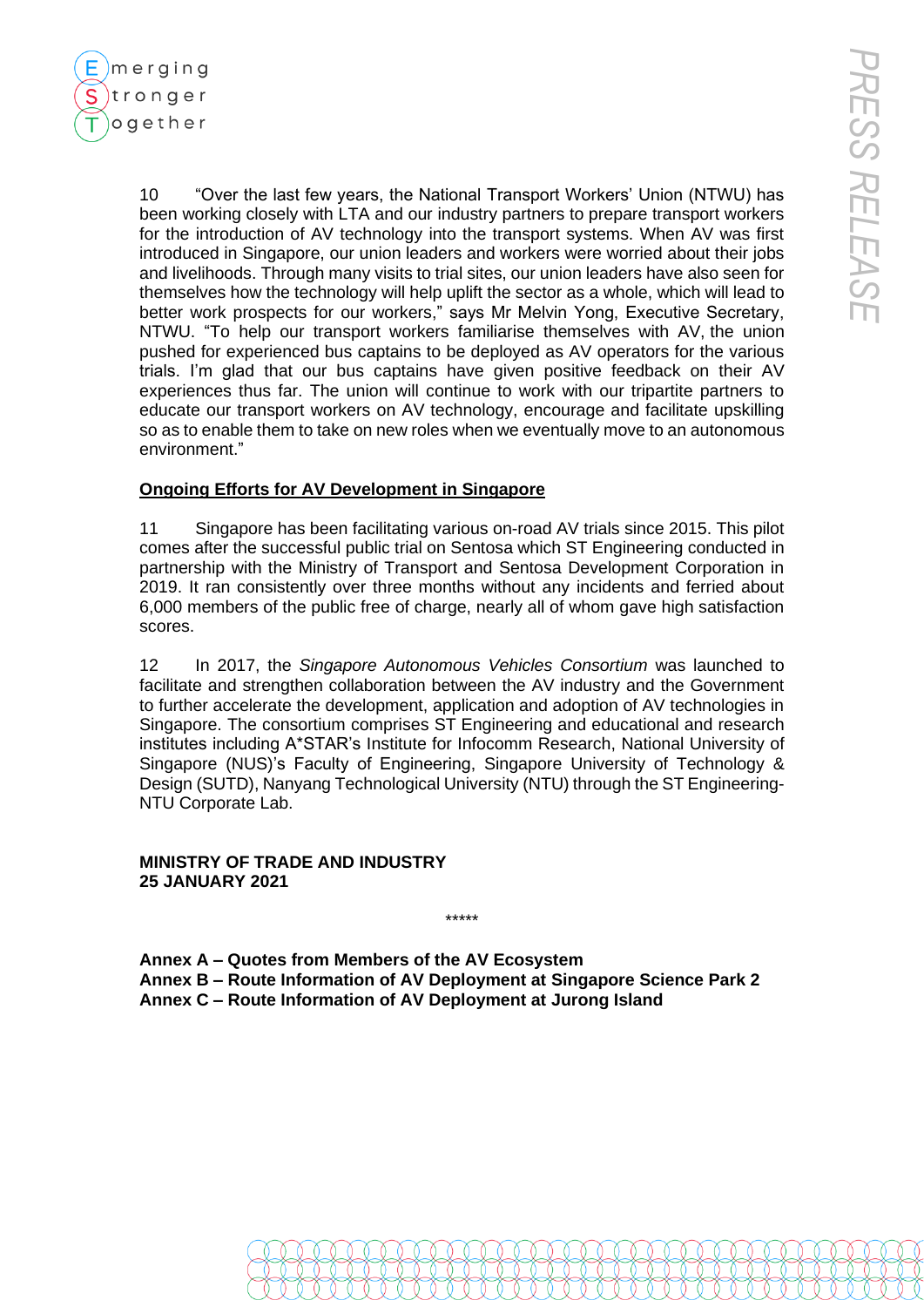

#### **For media queries, please contact:**

Emerging Stronger Taskforce Joseph Khong Senior Assistant Director, Communications and Engagement Division Ministry of Trade and Industry HP: (65) 9832 0060 E: [joseph\\_khong@mti.gov.sg](mailto:joseph_khong@mti.gov.sg)

AV Bus Consortium and Programme Lead – ST Engineering Letticia Fong Assistant Vice President, Group Corporate Communications ST Engineering Tel: (65) 6722 1881 E: [letticiafong@stengg.com](mailto:letticiafong@stengg.com)

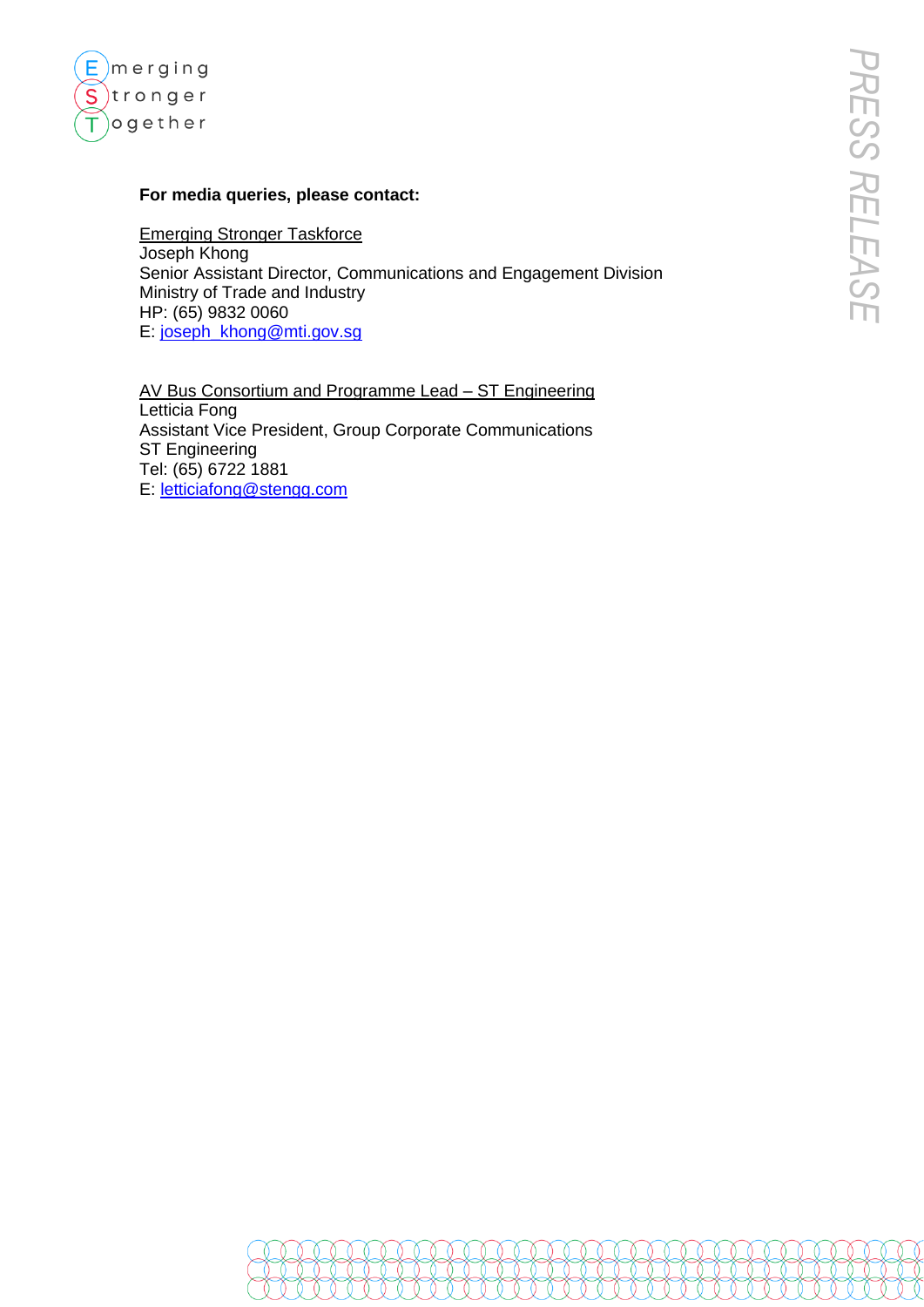

#### **Annex A – Quotes from Members of the AV Ecosystem**

SMRT is pleased to be part of a Singapore team delivering autonomous and innovative transport solutions to commuters. Our project team and bus captains are excited by the new learning opportunities, as well as prospects in a nascent industry. This will bolster the employability of our bus captains and help develop relevant talent in the transport industry.

Mr Neo Kian Hong Group CEO, SMRT Corporation

We are excited to be a part of this pilot to run on-demand autonomous bus services in Jurong Island which is a new milestone not just for us, but for Singapore's public transport sector. Importantly, this pilot will pave the way forward in preparing for the future by upskilling our bus workforce, in particular, our bus captains, helping them stay relevant. In fact, our involvement in operating these vehicles over the past two years on a trial basis has also provided us with valuable insights in training our bus captains to serve as safety operators on board. Leveraging technology will also enable us to provide better service to our passengers.

Mr Cheng Siak Kian Acting Chief Executive Officer, SBS Transit

High Definition (HD) Maps facilitates the critical functions of localisation and perception aspects. These functions enhance the drive and navigational experiences impacting the safety aspects of these AVs. GPS Lands contributed the HD Maps for both deployed sites. We are glad to be a part of Team Singapore and contributing to an end-to-end AV solutions offering overseas.

Gerry Ong Founder, GPS Lands

SWAT Mobility is proud to be part of the local AV ecosystem, collaborating with esteemed partners to iron out technological complexities and establish reliable processes that would facilitate the operationalisation of AV transport. This experience has enabled us to expand our capacity and degree of integration with AV management systems, as we explore integrations with our fleet management and route optimisation functions. In this pilot, we provide the customer-facing app with booking and payments capability. We hope the service morphs into a mobility on demand service in the future, where our demand aggregation capabilities are equipped to support it.

The success of the pilot would accelerate the move towards running public AV transport and the delivery of safe and affordable AV deployments commercially at scale. We believe in using our technology to develop smart autonomous transport solutions that can make urban transport more efficient and sustainable for everyone.

Jarrold Ong CEO of SWAT Mobility Pte. Ltd.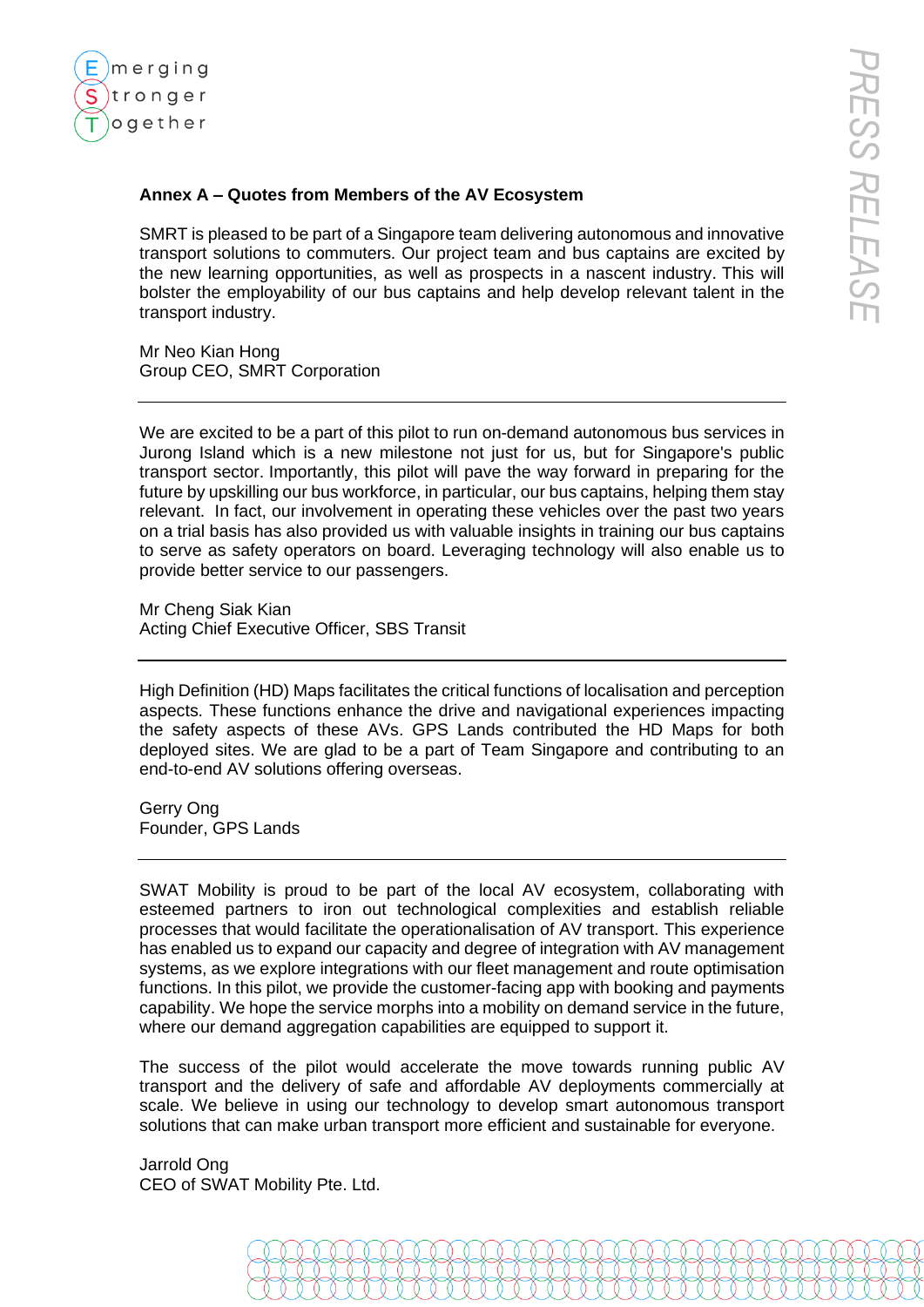

This deployment enables commuters to get from point A to B effectively and seamlessly using Zipster, a mobile application, to plan their trip, book, and pay for the AV services. This is a Mobility-as-a-Service through a revenue-generating autonomous transport service in Singapore.

Mr Lim Wee Meng CEO, mobilityX, a subsidiary of SMRT

CapitaLand is delighted to be a partner in the deployment of autonomous buses at our Singapore Science Park 2, which is in line with our objective to be a smart, sustainable and community-oriented developer. To ensure that CapitaLand remains at the forefront of technology developments, we have been implementing innovative solutions at our properties to enhance safety, sustainability and customer experience. The CapitaLandled Smart Urban Co-Innovation Lab, which opened in Singapore Science Park 2 in October 2020, has partnered with 30 industry players to co-create and testbed smart cities solutions. We look forward to more partnerships that bring great ideas to life and strengthen CapitaLand's position as a leading real estate company.

Mr Manohar Khiatani Senior Executive Director, CapitaLand Group

It is our belief that the real value of "Autonomous Transport" will be derived from a fully integrated, dynamically interactive, multi-layered connected service utility model; with public transport serving as the backbone where one could "mix and match" several modes to achieve seamless point-to-point autonomous travel. The benchmark criterion being: availability, affordability, efficiency, convenience, safety, and sustainability.

The AfA initiative, as a catalyst for collaboration between public and private sectors, facilitates the convergences of the vital elements necessary to make a complex undertaking of this magnitude possible. An autonomous public transport system will provide our nation with unprecedented service and cost efficacies for what should essentially become a birth right. An implementation of this scale, at the forefront of technology backed by the Singapore Inc. brand, will provide the AfA partners tremendous export opportunities.

Mr Michael Deeb CEO, DSC Corporation

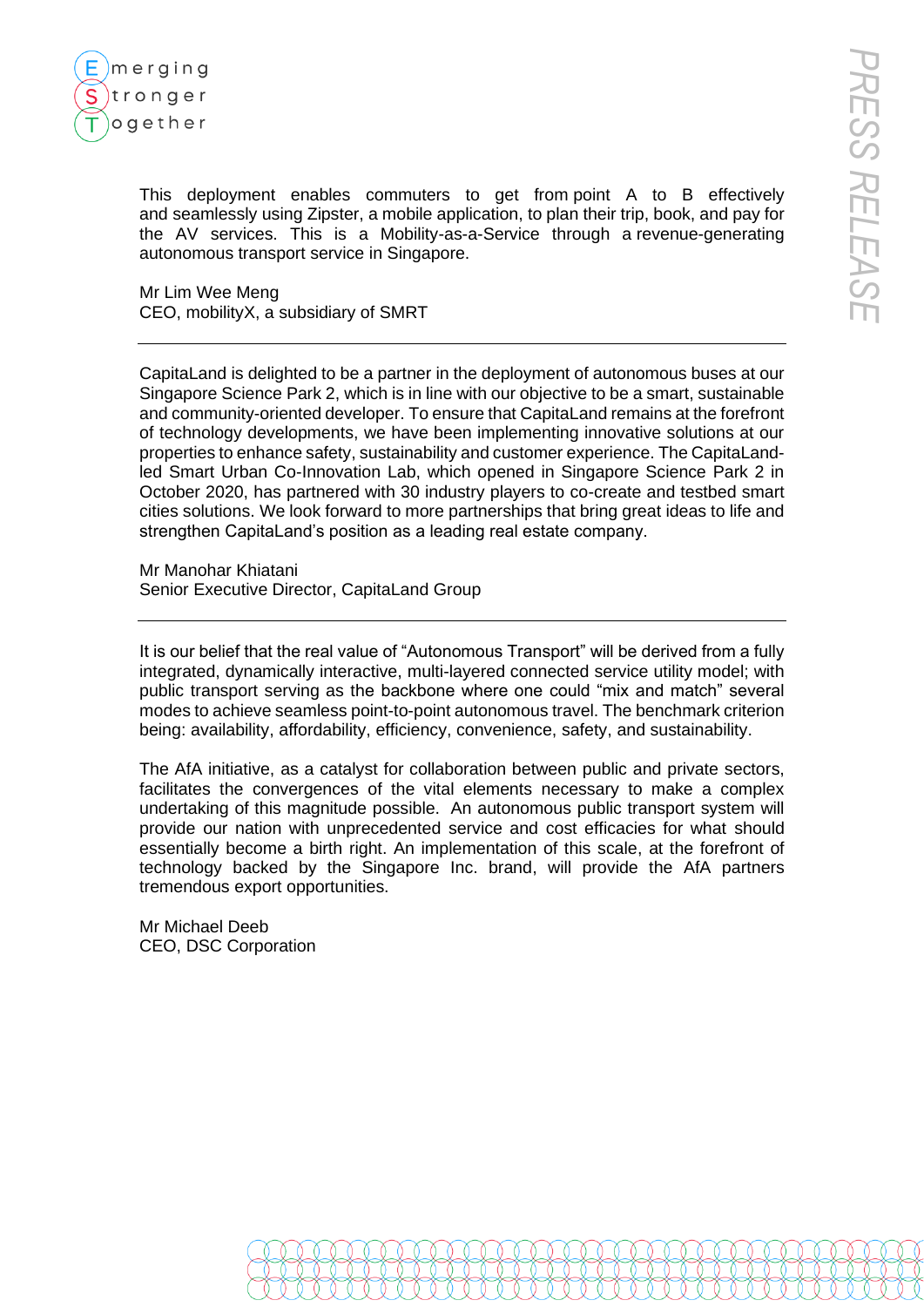

### **Annex B – Route Information of AV Deployment at Singapore Science Park 2**

The autonomous bus service aims to explore if an on-demand service is better able to meet the transport needs of tenants during the off-peak hours, when frequency of public transport is reduced.

The service will provide greater convenience and flexibility for members of the public travelling from Singapore Science Park 2 to the nearest main transport node Haw Par Villa MRT station during off-peak hours. Members of the public can book an autonomous bus on-demand via the mobile app, Zipster, shortening waiting times (30-minute intervals) during off-peak hours.

| Route:                      | Haw Par Villa MRT Station to The Galen at Singapore<br>Science Park 2                                                                                                             |
|-----------------------------|-----------------------------------------------------------------------------------------------------------------------------------------------------------------------------------|
| <b>Operating Hours:</b>     | Weekdays (excluding public holidays), 10am – 5pm                                                                                                                                  |
| <b>Deployment Period:</b>   | 25 January 2021 - 30 April 2021                                                                                                                                                   |
| <b>Bus type / Capacity:</b> | Minibus (7m) / 10 seated with no standing passengers                                                                                                                              |
| <b>Booking / Payment:</b>   | <b>Zipster</b>                                                                                                                                                                    |
| <b>Ecosystem Partners:</b>  | ST Engineering – Programme Lead, AV and Management<br>systems<br><b>SMRT</b> – Operations<br><b>GPS Lands - Mapping</b><br>mobilityX (subsidiary of SMRT) – Booking / Payment app |